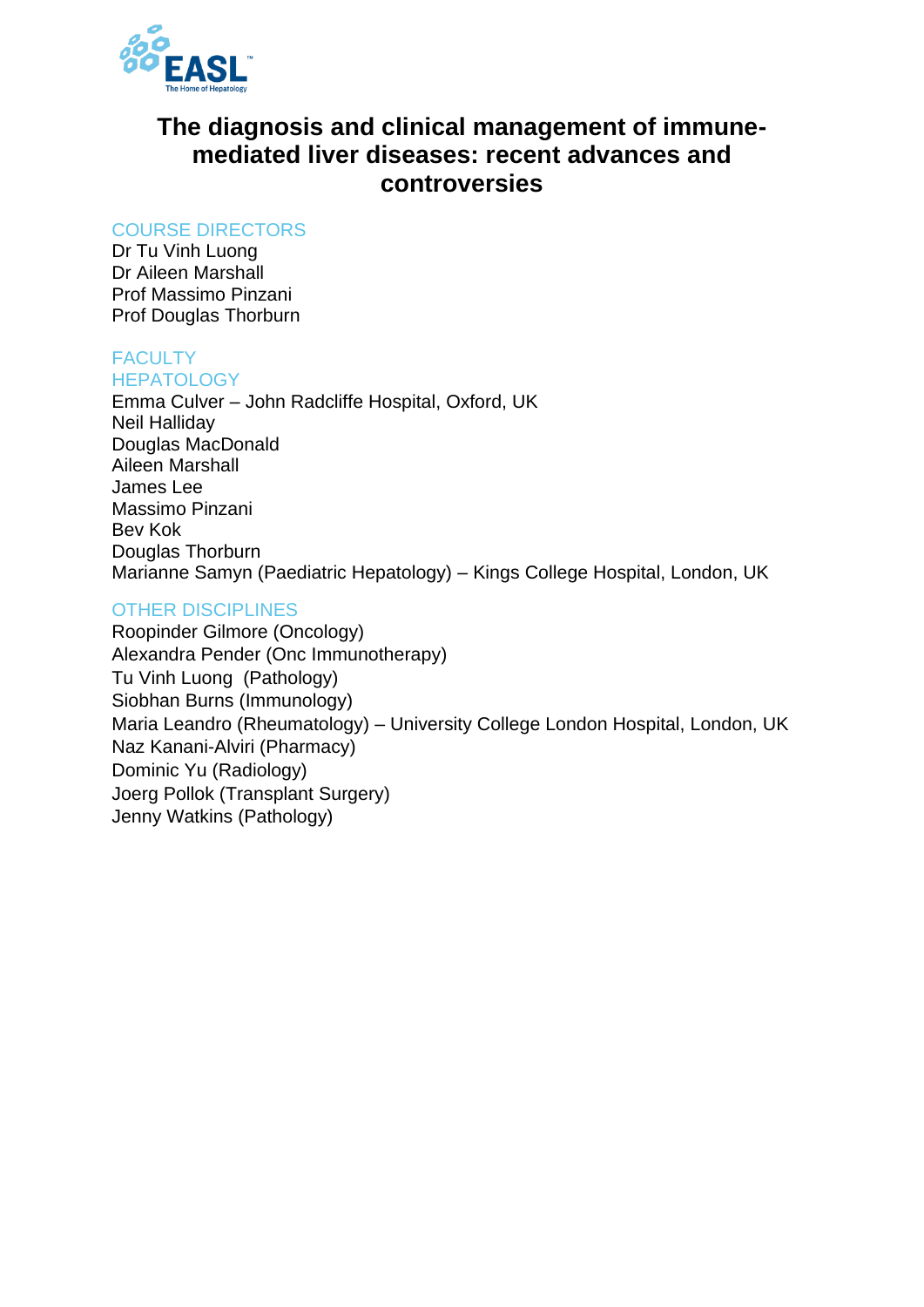

### **PRELIMINARY PROGRAMME OVERVIEW** DAY<sub>1</sub>

| 09:00-09:30 | Registration and Tea / coffee                                       |
|-------------|---------------------------------------------------------------------|
| 09:30-09:45 | Welcome, course introduction and overview                           |
| 09:45-10:15 | Pre-course test                                                     |
|             | Feedback and discussion of pre-course of test                       |
| 10:15-10:45 | sclerosing cholangitis: diagnostic<br>therapeutic<br>Primary<br>and |
|             | challenges - Douglas Thorburn                                       |
| 10:45-11:15 | Primary biliary cholangitis: new drug treatments and assessment     |
|             | of treatment responses - Aileen Marshall                            |
| 11:15-11:30 | Tea / coffee                                                        |
| 11:30-12:00 | Autoimmune hepatitis: Advances in diagnostics and management        |
|             | approaches - Bev Kok                                                |
| 12:00-12:30 | Diagnosis and management of hepatobiliary IgG4 related              |
|             | disease - Emma Culver                                               |
| 12:30-13:30 | Lunch                                                               |
| 13:30-14:00 | Assessment and management of liver disease in the setting of        |
|             | primary immunodeficiency - Neil Halliday                            |
| 14:00-14:30 | Immune checkpoint inhibitor associated hepatitis: risk factors,     |
|             | diagnosis and management - Douglas MacDonald                        |
| 14:30-15:30 | Candidates split into working groups and work through case with     |
|             | course facilitator:                                                 |
|             | Group 1: Douglas Thorburn/ Roopinder Gillmore/ Joerg Pollok -       |
|             | case with Primary Sclerosing Cholangitis                            |
|             | Group 2: Aileen Marshall/ Naz Kanani-Alviri - case with Primary     |
|             | <b>Biliary Cholangitis</b>                                          |
|             | Group 3: Bev Kok / Marianne Samyn - case with Autoimmune            |
|             | <b>Hepatitis</b>                                                    |
|             | Group 4: Emma Culver / Maria Leandro - case with IgG4 related       |
|             | disease                                                             |
|             | Group 5: Neil Halliday / Siobhan Burns - case with primary          |
|             | immunodeficiency and liver disease                                  |
|             | Group 6: Douglas MacDonald / Alexandra Pender - a case              |
|             | with immunotherapy related liver disease                            |
| 15:30-16:00 | Tea / coffee                                                        |
| 16:00-17:30 | Group working on the case with facilitators                         |
|             | Roving input from pathology / radiology / transplant surgeons       |
|             | where relevant for each group                                       |
| 17:30-18:15 | Overview 1                                                          |
|             | Dr James Lee - From SNPS to biology in liver disease                |
| 19:30       | Course dinner                                                       |